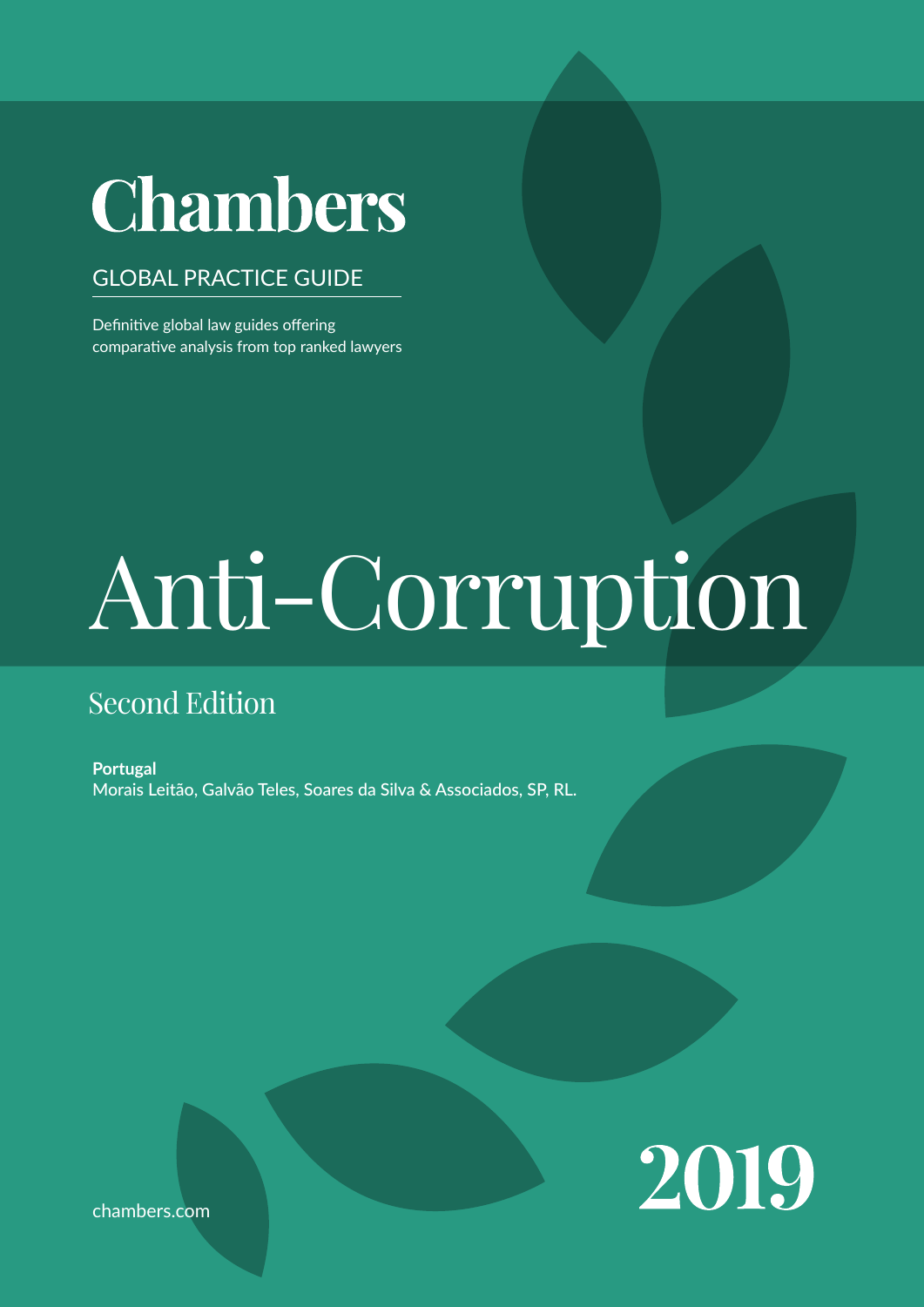## <span id="page-1-0"></span>Law and Practice

*Contributed by Morais Leitão, Galvão Teles, Soares da Silva & Associados, SP, RL.*

#### **Contents**

| 1. Offences<br>p.4 |                                                |      |  |  |
|--------------------|------------------------------------------------|------|--|--|
| 1.1                | Legal Framework for Offences                   | p.4  |  |  |
| 1.2                | <b>Classification and Constituent Elements</b> | p.5  |  |  |
| 1.3                | Scope                                          | p.6  |  |  |
|                    | 2. Defences and Exceptions                     | p.7  |  |  |
| 2.1                | Defences                                       | p.7  |  |  |
| $2.2^{\circ}$      | Exceptions                                     | p.7  |  |  |
|                    | 2.3 De Minimis Exceptions                      | p.7  |  |  |
| 2.4                | <b>Exempt Sectors/Industries</b>               | p.7  |  |  |
| 2.5                | Safe Harbour or Amnesty Programme              | p.7  |  |  |
|                    | <b>3. Penalties</b>                            | p.7  |  |  |
| 3.1                | Penalties on Conviction                        | p.7  |  |  |
| 3.2                | Guidelines Applicable to the Assessment of     |      |  |  |
|                    | Penalties                                      | p.9  |  |  |
|                    | <b>4. Compliance and Disclosure</b>            | p.9  |  |  |
| 4.1                | National Legislation and Duties to Prevent     |      |  |  |
|                    | Corruption                                     | p.9  |  |  |
| 4.2                | Disclosure of Violations of Anti-bribery and   |      |  |  |
|                    | Anti-corruption Provisions                     | p.9  |  |  |
| 4.3                | Protection Afforded to Whistle-blowers         | p.9  |  |  |
| 4.4                | Incentives for Whistle-blowers                 | p.9  |  |  |
| 4.5                | Location of Relevant Provisions Regarding      |      |  |  |
|                    | Whistle-blowing                                | p.10 |  |  |

|                             | 5. Enforcement                              | p.10 |  |
|-----------------------------|---------------------------------------------|------|--|
|                             | 5.1 Enforcement of Anti-bribery and Anti-   |      |  |
|                             | corruption Laws                             | p.10 |  |
|                             | 5.2 Enforcement Body                        | p.10 |  |
| 5.3                         | Process of Application for Documentation    | p.10 |  |
| 5.4                         | Discretion for Mitigation                   | p.10 |  |
| $5.5^{\circ}$               | Jurisdictional Reach of the Body/Bodies     | p.11 |  |
| 5.6                         | Recent Landmark Investigations or Decisions |      |  |
|                             | Involving Bribery or Corruption             | p.11 |  |
|                             | 5.7 Level of Sanctions Imposed              | p.11 |  |
| <b>6. Review and trends</b> |                                             |      |  |
| 6.1                         | Assessment of the Applicable Enforced       |      |  |
|                             | Legislation                                 | p.11 |  |
| 6.2                         | Likely Future Changes to the Applicable     |      |  |
|                             | Legislation or the Enforcement Body         | p.11 |  |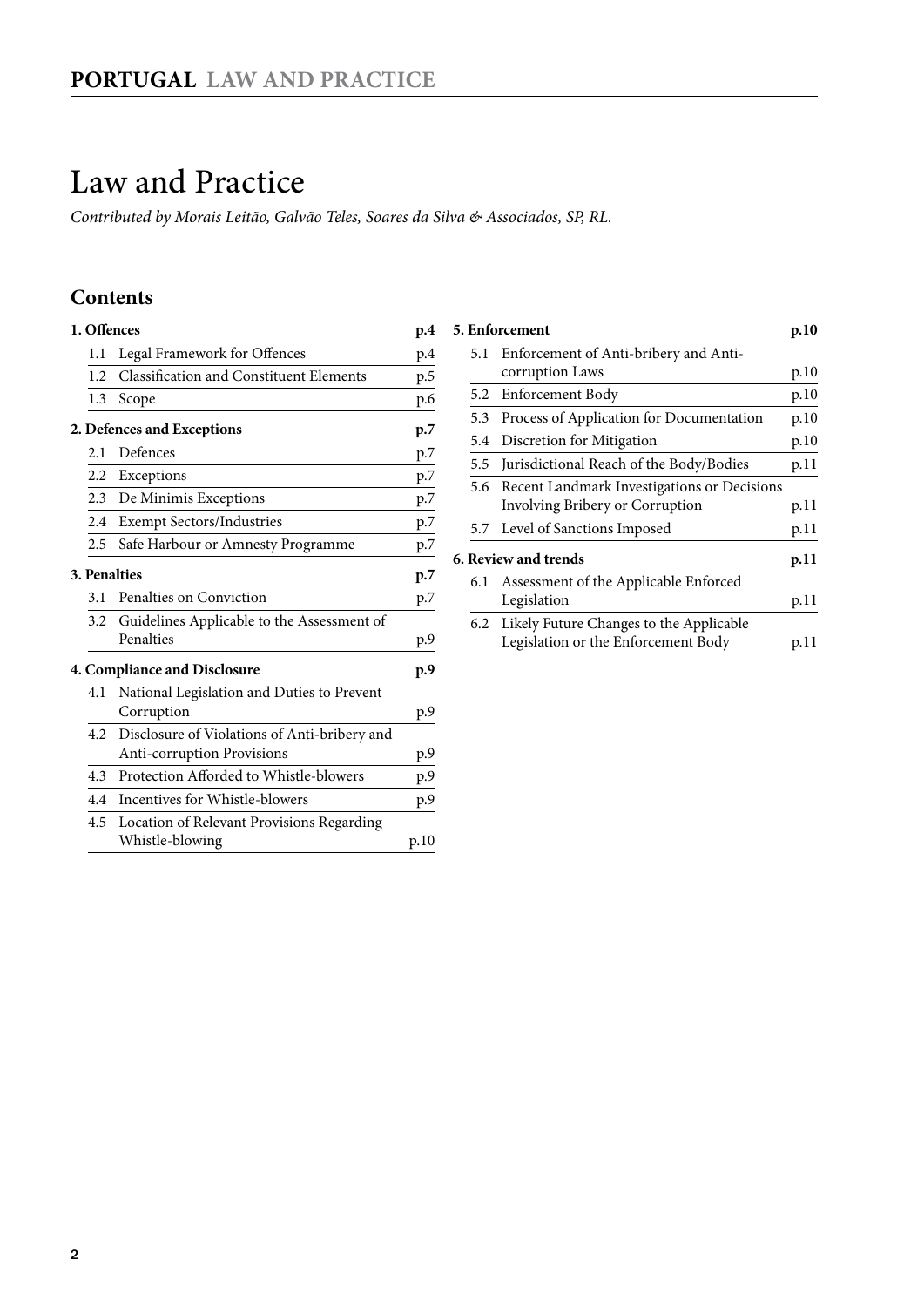**Morais Leitão, Galvão Teles, Soares da Silva & Associados, SP, RL.** has six teams dedicated to litigation and arbitration. In the criminal litigation field, the practice covers different areas of specialism, such as corporate defence, compliance, anti-bribery and corruption, money laundering, tax crimes, financial crimes, international co-operation in criminal matters, and data protection. The team operates in close co-ordination with other practice areas at the firm, such as banking and finance, insurance, regulation, tax, administrative, public procurement, construction and competition law. It has been involved in some of the most complex and high-profile criminal cases of Portuguese justice and also in the most significant cases brought by the regulatory authorities.

#### **Authors**



**Rui Patrício** is a partner and head of the criminal, misdemeanour and compliance practice areas. He has extensive trial experience and is one of the firm's most experienced lawyers in criminal and regulatory litigation and compliance,

acting on behalf of companies and individuals on complex and publicly relevant cases related to white-collar defence, regulatory enforcement and compliance. He is also a regular speaker in seminars and conferences, predominantly on criminal and regulatory legal themes, and collaborates with the media on matters related to justice.



**Patrícia Garcia** joined the firm in September 2018. She is a member of the litigation and criminal, misdemeanour and compliance team. Previously, Patrícia attended the Global Summer School Programme in Linklaters Lisbon (Public

Law) and Linklaters London (Banking & Leveraged Finance), in August 2017.



**Tiago Geraldo** is a senior associate in the criminal, misdemeanour and compliance practice group. He focuses his activity on criminal litigation, specifically whitecollar defence and corporate crime, where he has substantial experience in

representing and advising companies and individuals, both in and out of court. He is also actively engaged with regulatory disputes in sectors such as energy, banking, capital markets, telecommunications and media. He teaches criminal law as an assistant teacher at the University of Lisbon School of Law and often lectures in seminars and conferences on criminal law issues.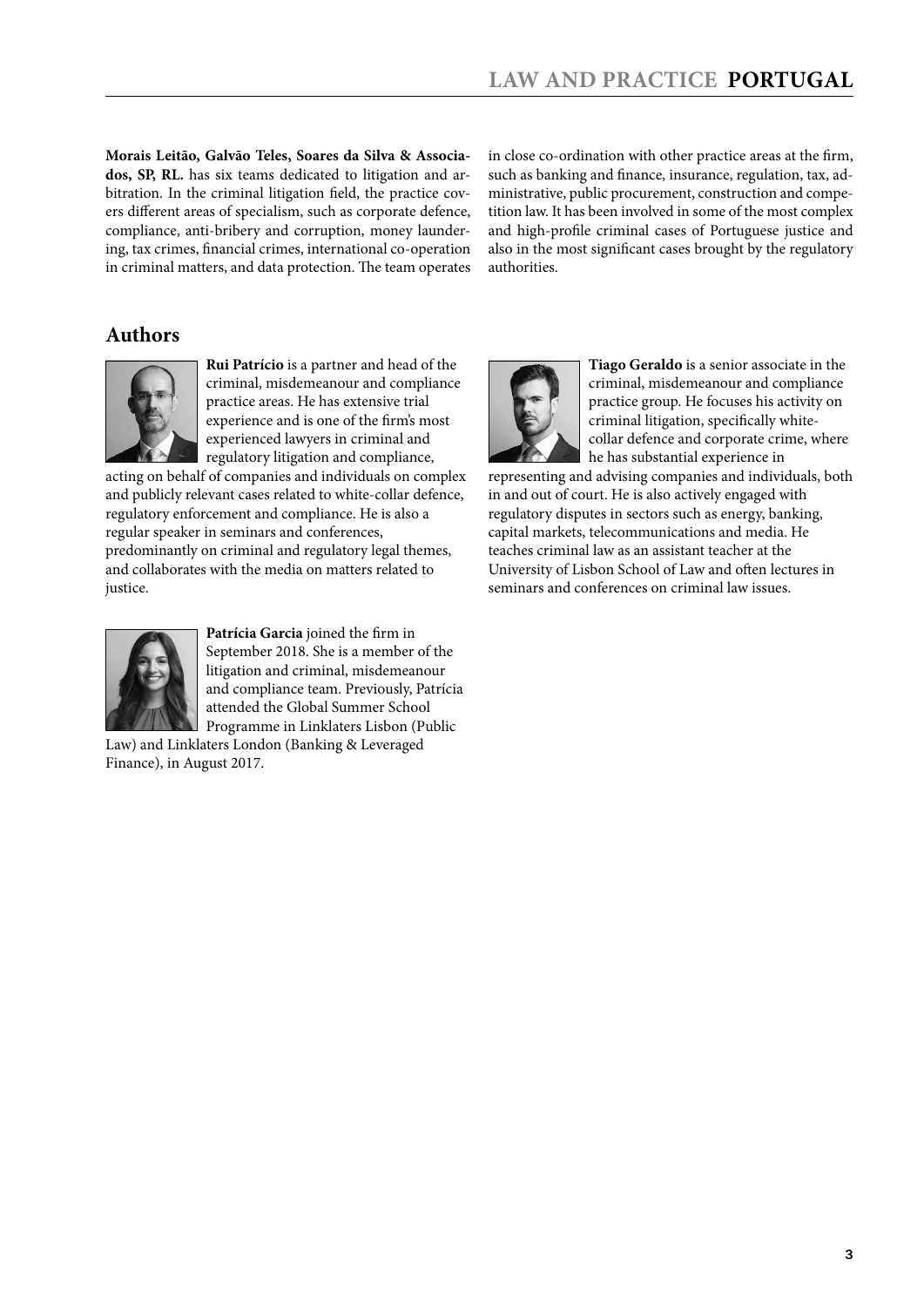#### <span id="page-3-0"></span>**1. Offences**

#### **1.1 Legal Framework for Offences**

#### **1.1.1 International Conventions**

Portugal has signed a number of conventions related to corruption, the most relevant being the OECD Anti-Bribery Convention (1997), the EU Convention on the fight against corruption involving officials of the EU or EU Member States (1997), the Council of Europe Criminal Law Convention on Corruption (1999), and the UN Convention against Corruption (2003).

#### **1.1.2 National Legislation**

Portuguese legislation recognises the following basic offences in the area of bribery and corruption:

- undue receipt of an advantage by a public official, punishable under Article 372 of the Criminal Code;
- • passive and active corruption in the public sector, punishable under Articles 373 and 374 of the Criminal Code;
- undue receipt of an advantage by a political or high public official, punishable under Article 16 of Law 34/87 (16 July 1987);
- • passive and active corruption of political and high public officials, punishable under Articles 17 and 18 of Law 34/87 (16 July 1987);
- active corruption in international commerce and passive and active corruption in the private sector, punishable under Articles 8 and 9 of Law 20/2008 (29 January 2008);
- undue receipt of an advantage, passive and active corruption in the context of sports competitions, punishable under Articles 8, 9 and 10-A of Law 50/2007 (31 August 2007);
- • passive corruption of an individual serving in the armed forces or other military forces for the performance of an illicit action, punishable under Article 36 of Law 100/2003 (15 November 2003); and
- • active corruption of an individual serving in the armed forces or other military forces, punishable under Article 37 of Law 100/2003 (15 November 2003).

Passive corruption can be defined as the request or acceptance of an undue advantage in order to perform an action or an omission (quid pro quo) and active corruption as the offer of or promise to offer an advantage of the same kind with that purpose.

Corruption provisions apply regardless of the undue advantage is offered or accepted by a public official, politician, private worker, sportsperson, military official or through an intermediary (if there is consent or ratification), and also regardless of whether the undue advantage is intended for the public official/politician/private worker/sportsperson/ military official or for a third party, by indication or with the knowledge of the public official, politician, or private worker.

Corruption crimes can be punishable whether the conduct expected in return for the undue advantage is an unlawful (contrary to the duties exercised) or a lawful (not contrary to the duties exercised) action or omission, although the penalty will be more severe if it is unlawful.

Finally, Article 372 of the Criminal Law, Article 16 of the Law on corruption of political and high public officials and Article 10-A of Law 50/2007 (31 August 2007), regarding bribery in the context of sports competitions, assert that the acceptance or offer of an undue advantage by or to a public official, political or high public official or a sports agent constitutes a criminal offence, without the requirement of an action or omission being performed in return.

#### **1.1.3 Guidelines for the Interpretation and Enforcement of National Legislation**

There are no specific guidelines regarding the interpretation and enforcement of the national legislation. Case law and doctrine should be borne in mind.

Following some degree of media controversy, the Portuguese Government recently issued its own code of conduct (approved by the Council of Ministers Resolution 53/2016, 21 September 2016), establishing guidelines for the acceptance of gifts and invitations by members of the government and, among others, officials from their respective cabinets. According to these guidelines, an offer is considered to affect their impartiality and integrity in the exercise of their duties if it has a value equal or superior to a benchmark figure of EUR150. The guidelines include special provisions regarding invitations seen as consolidated social and political normal practices, invitations to events where the presence of a member of the government is of relevant public interest, and occasions involving official representation of the Portuguese state.

Recently, the entity responsible for organising the Portuguese football league approved a code of conduct which prevents referees from accepting offers equal to or greater than EUR150 in national championships.

#### **1.1.4 Recent Key Amendments to National Legislation**

As a result of the work of the parliamentary commission on transparency, Law 52/2019, of July 31st, introduced the exclusivity obligation in the exercise of public office and the obligation to present, in a single document to be accessible online, all the income and asset declarations issued by holders of political positions and high public offices. This declaration shall also include every act and activity that may lead to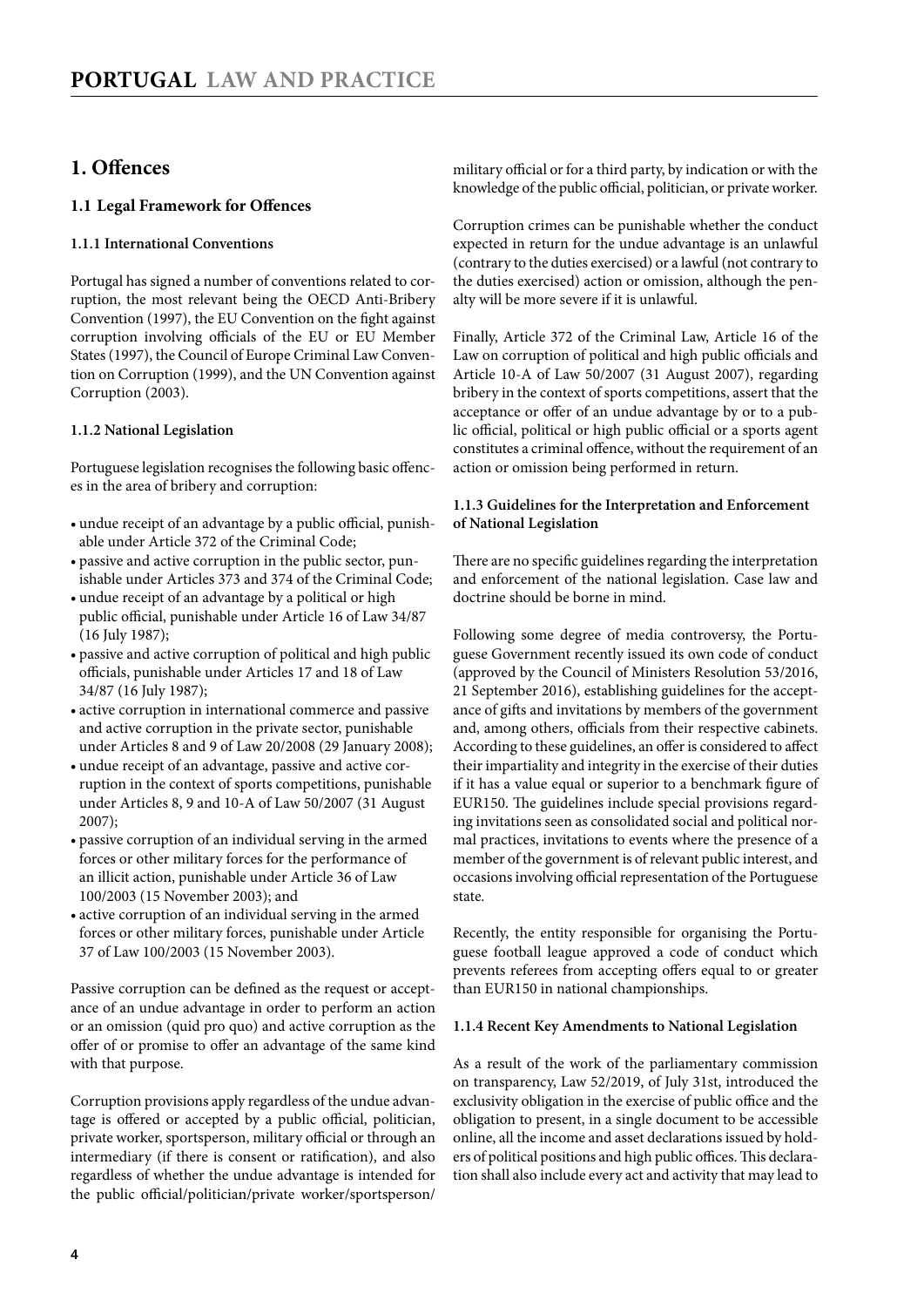<span id="page-4-0"></span>incompatibilities and impediments of the holder of political position or high public office.

Lastly, under the Organic Law 4/2019, of September 13th, the Entity of Transparency of Holders of Political Positions and High Public Offices was officially created as the body responsible for, among others, the monitoring and assessment of the truthfulness of the income and asset declarations issued by public officers.

#### **1.2 Classification and Constituent Elements Bribery**

A bribe (undue advantage) can be defined as a monetary or non-monetary advantage which benefits the individual who receives it in any way without any legal ground or justification. The advantage may be given to a public official, politician or private worker, but it can also be given to a third party, where requested or consented to by any of the abovementioned groups of individuals. In all cases, the bribe can also be executed by means of an intermediary.

As described in **1.1.2 National Legislation**, the receipt of a bribe is deemed to be passive corruption.

When a public official is involved, bribery may qualify as an undue receipt of an advantage, defined as a crime in Article 372 of the Criminal Code and Article 16 of the Law on Crimes of the Responsibility of Political Officials, without any requirement that the results expected by the perpetrators actually occur.

Hospitality and promotional expenditures, as well as facilitation payments, may fall within the category of a bribe, particularly in contexts where they may be regarded as consideration for the action or omission to be performed. They may also encompass criminal risks under Article 372 of the Criminal Code and Article 16 of the Law on Crimes of the Responsibility of Political Officials, both of which establish the crime of undue receipt of an advantage, regardless of the existence of a specific consideration.

However, certain types of conduct are excluded from the criminal legal framework if they are considered to be socially adequate and in line with habits and normal practices. Each situation must be evaluated under a "reasonableness" standard, considering the specific case: ie, the sector in question, the context and the parties involved.

Failure to prevent a bribe is not a criminal offence per se, but if an individual provides material or moral aid to the perpetrator of the offence, he or she may be criminally liable for bribery and corruption as an accomplice. In addition, companies may be held responsible for bribery-related offences if such offences occurred within their organisation (ie, if they did not have appropriate mechanisms in place to prevent such an offence from occurring).

Article 386 of the Criminal Code provides a very broad definition of "public official" for crime-related purposes. According to this definition, public officials include politicians, civil servants, administrative agents, arbitrators, jurors and experts, members of managing or supervisory bodies or workers of state-owned or state-related companies (including private companies with a majority of capital held by the state or state-owned entities, and also companies operating public services under a concession agreement), of regulatory entities, of other states and of international organisations governed by public international law, regardless of their nationality, as well as anyone who holds office temporarily or is employed temporarily by a public administrative or jurisdictional authority or who temporarily carries out official functions.

Bribery of foreign public officials is also criminalised. Under Article 7 of Law 20/2008, active corruption in the context of international commerce is punishable where an individual, acting on their own behalf or through an intermediary, gives or promises to give an undue advantage to a public official, national or foreign, or to an official from an international organisation, or to a third party with consent or ratification from any of the previously mentioned groups of individuals, as a means to obtain or maintain a business, a contract or another undue advantage in international commerce.

Under Article 8 of the same law, passive corruption is punishable where a private-sector worker, acting on their own behalf or through an intermediary, demands or accepts, for themselves or for a third person, an undue advantage, or the promise thereof, to perform an action or make an omission constituting a violation of his or her professional duties.

Bribery between private parties in a commercial setting, or any other, is covered under Article 9 of the same law: active corruption is punishable where an individual acting on their own behalf or through an intermediary, gives or promises to give an undue advantage to a private-sector worker, or to a third party with his or her consent or ratification, to obtain an action or omission constituting a violation of the private worker's professional duties. Attempted corruption is punishable in this situation. Where the action performed or omission made by the private-sector worker in return for the undue advantage is capable of distorting competition or causing economic losses for third parties, the maximum possible penalty is applied.

#### **Influence-peddling**

Influence-peddling is in fact a crime of a general nature for which any person – public official or not – may be held liable.

#### **Financial Record-keeping**

Aside from the crime of document forgery, provided in Article 256 of the Criminal Code and punishable by imprisonment for up to five years, Article 379E of the Portuguese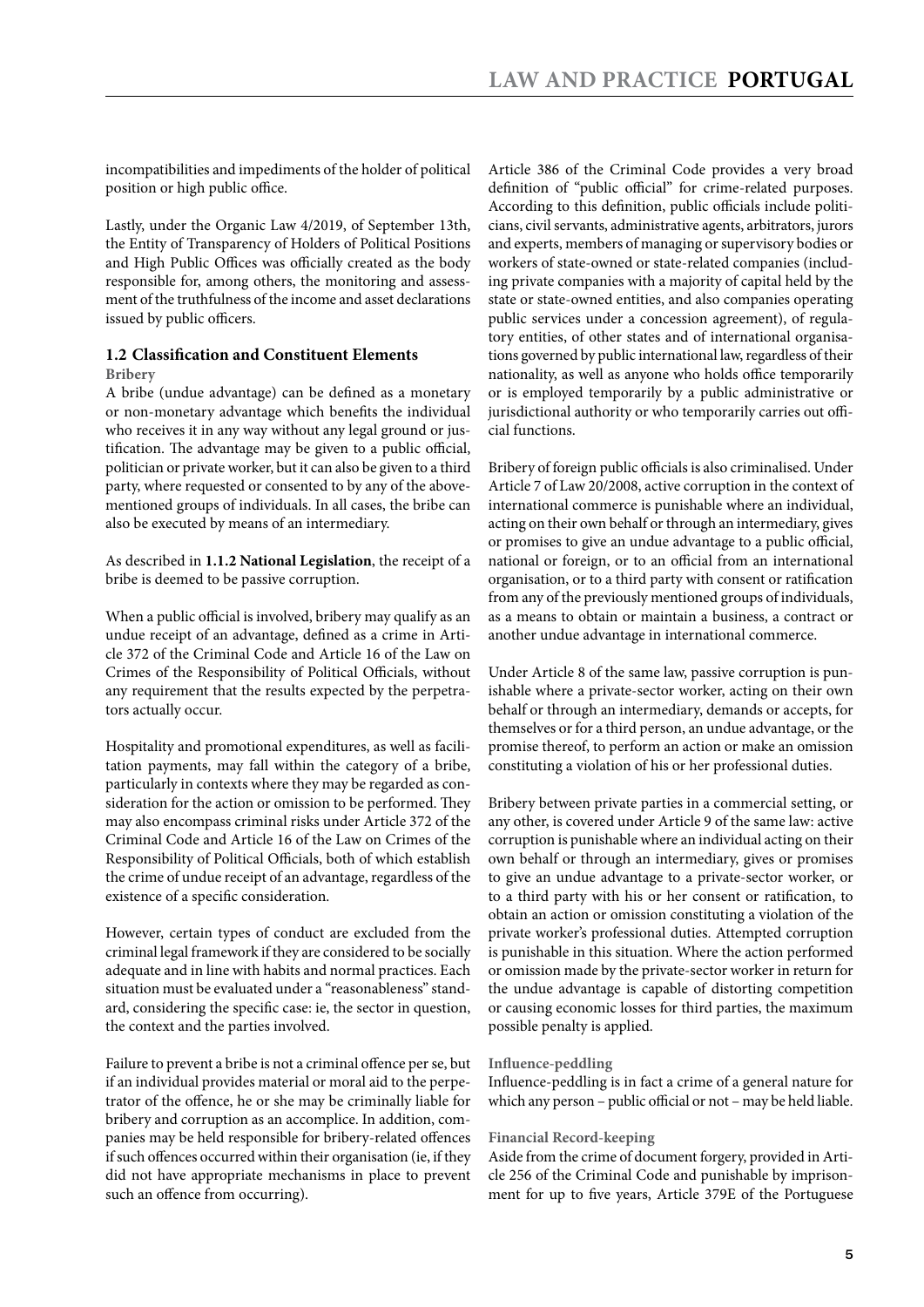<span id="page-5-0"></span>Securities Code currently includes the crime of capital investment fraud, which encompasses the use of false or wrongful information in capital investment operations launched by public companies (ie, companies whose shares are listed and traded on a stock exchange market). The maximum penalty amounts to eight years. Negligent behaviour is also punishable, although this leads to a reduction of the applicable penalty by half.

#### **Public Officials**

Embezzlement of public funds by public officials is defined as a specific crime (*peculato*) under Article 375 of the Criminal Code, and is punishable by imprisonment for up to eight years. This offence applies to public officials who unlawfully appropriate, for their own or another person's benefit, money or any movable or immovable property or public or private property that has been in their possession or is accessible to them on account of their functions.

Extortion by public officials, provided (as *concussão*) in Article 379 of the Criminal Code and punishable by imprisonment for up to two years, is also a crime under which any public official who, within the performance of their duties or exercising powers deriving therefrom, by themselves or by a person with their consent or ratification, receives for themselves, for the state or for a third party, by inducement of error or exploitation of an error of the victim, charges fees, compensation or fines which they know are not due.

Article 377 of the Portuguese Criminal Code includes the crime of taking economic advantage in public office, which is punishable by imprisonment for up to five years and applicable to any public official who, in the course of a legal transaction, and intending to obtain an unlawful economic participation for themselves or a third party, damages in whole or in part the public interest that they have the duty to manage, supervise, defend or carry out.

Portuguese law explicitly provides for offences relating to embezzlement of public funds by a public official, as previously explained.

Although there is no specific offence addressing the issue of favouritism on behalf of public officials, the general crime of abuse of power, as provided in Article 382 of the Criminal Code, determines that any public official who abuses their official powers in order to secure an unlawful advantage for themselves or a third party, or to cause prejudice to another, is liable to imprisonment for up to three years (if they are not already subject to a more severe penalty under other provisions).

#### **Intermediaries**

According to the general principles that govern Portuguese criminal law, reflected in Articles 26 and 27 of the Criminal Code, intermediaries may qualify as joint principals (subject

to the same maximum penalty provided for the perpetrator) or accomplices (the maximum and minimum limits of whose sentence, based on the penalty provided for the principal, shall be reduced by one third), depending on their level of involvement in the commission of the offence.

#### **1.3 Scope**

#### **1.3.1 Limitation Period**

The statute of limitation for corruption crimes is 15 years.

#### **1.3.2 Geographical Reach of Applicable Legislation**

As a general rule, Portuguese criminal law is applicable to all acts committed in Portuguese territory, regardless of the offender's nationality.

Law 20/2008, which created the criminal regime for corruption in international commerce and in the private sector, is also applicable for:

- the crime of active corruption to the detriment of international commerce, to acts committed by Portuguese or foreign citizens who are found in Portugal, regardless of where the action took place; and
- the crimes of passive and active corruption in the private sector, regardless of where the action took place, when the perpetrator who gives, promises, demands or accepts the bribe or promise of a bribe is a public official or a political official or, if of Portuguese nationality, is an official of an international organisation.

Aside from the specific rules that govern Portuguese legislation on the bribery of foreign public officials within international commerce (which only require the active perpetrator to be of Portuguese nationality), Portuguese law shall apply also, notably, when the relevant crime:

- is perpetrated by Portuguese citizens against other Portuguese citizens who live in Portugal;
- is perpetrated by Portuguese citizens or by foreigners against Portuguese citizens, if the perpetrator is to be found in Portugal and if the facts are punishable in the territory where they took place (unless the punitive power is not carried out in that place) and the extradition cannot be performed or if it is decided not to surrender the offender as result of a European arrest warrant or other international agreement binding Portugal; or
- is perpetrated by or against a legal person with its headquarters in Portuguese territory.

Portuguese criminal law is also applicable to acts committed abroad in cases affected by international conventions to which Portugal is bound.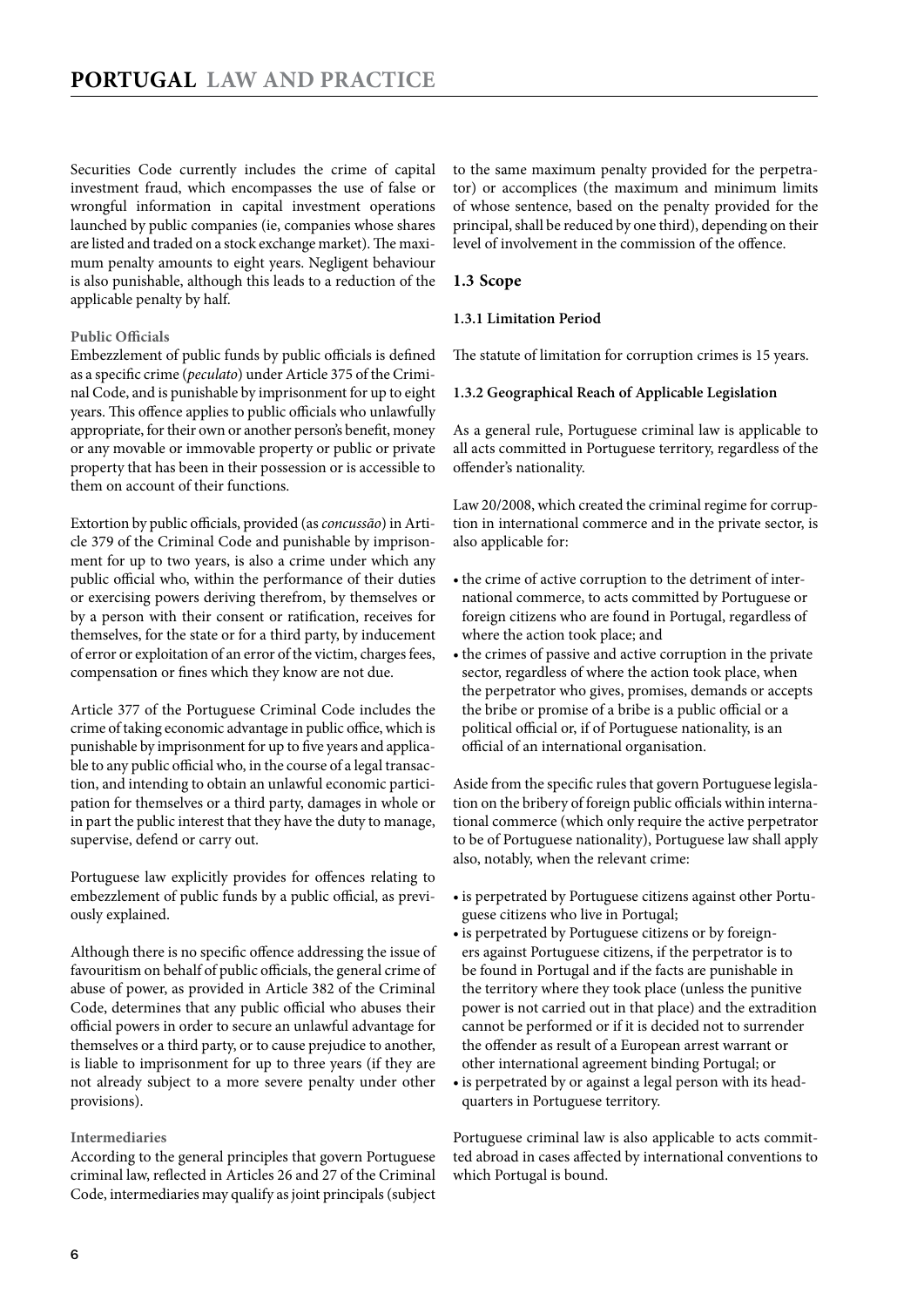#### <span id="page-6-0"></span>**1.3.3 Corporate Liability**

Corporate liability may co-exist with individual liability for these offences, considering exactly the same set of facts. A legal person may be held liable (without excluding individual liability) if the relevant offence is committed in its name and collective interest by individuals who occupy a position of leadership, or by an individual who acts under the authority of someone occupying a position of leadership due to a violation of the monitoring and control duties pertaining to the latter.

Irrespective of its former or current owners or shareholders, corporate liability remains with the same legal person by whom (and relating to whose activity) an offence has been committed. Such liability may not be transmitted to another entity, due to the constitutional principle that states that punitive liability is absolutely personal and non-transferable. In some cases, however, the directors of the relevant company may be subsidiarily asked to pay the fine for which the company was convicted, if the latter does not have the financial capacity to do so.

#### **2. Defences and Exceptions**

#### **2.1 Defences**

A legal person's criminal liability may be excluded where the material perpetrator has acted against express orders or instructions given by people with proper authority within the organisation.

A company can avoid liability if it is able to demonstrate that the criminally relevant act or omission was not perpetrated on its behalf or collective interest and that there were no violations of any duties of due vigilance or control by the person with a leadership position responsible for these duties.

As mentioned under the heading of Bribery, in **1.2 Classification and Constituent Elements**, certain conduct is excluded from the criminal legal framework if it is considered to be socially adequate and in line with habits and normal practices.

#### **2.2 Exceptions**

There are no exceptions to the defences stated in **2.1 Defences**.

#### **2.3 De Minimis Exceptions**

There are no exceptions to the defences stated in **2.1 Defences**.

#### **2.4 Exempt Sectors/Industries**

There are no sectors or industries exempt from the aforementioned offences, apart from what has been previously detailed relating to the state and public legal persons (eg, in **1.1.3 Guidelines for the Interpretation and Enforcement of National Legislation**).

#### **2.5 Safe Harbour or Amnesty Programme**

There are no sectors or industries exempt from the aforementioned offences (apart from what has been previously detailed relating to the state and public legal persons).

#### **3. Penalties**

#### **3.1 Penalties on Conviction**

#### **Public Sector**

*Undue Advantage in the Public Sector*

- • for individuals who ask for or accept an undue advantage – imprisonment for up to five years or a fine of up to 600 days(see note at the end of this section);
- for legal persons who ask for or accept an undue advantage – a fine of up to 600 days;
- for individuals who give or promise to give an undue advantage – imprisonment for up to three years or a fine of up to 360 days;
- • for legal persons who give or promise to give an undue advantage – a fine of up to 360 days.

There are provisions aggravating these penalties in certain cases.

*Passive Corruption Crime in the Public Sector* If the undue advantage constitutes consideration for an illicit act or omission to be performed by the public official:

- • for individuals imprisonment for between one and eight years;
- for legal persons a fine of between 120 and 960 days.

If the undue advantage constitutes consideration for a licit act or omission by the public official:

- for individuals imprisonment of between one and five years;
- for legal persons a fine of between 120 and 600 days.

There are provisions aggravating these penalties in certain cases.

#### *Active Corruption Crime in the Public Sector*

If the undue advantage constitutes consideration for an illicit act or omission to be performed by the public official:

- • for individuals imprisonment for between one and five years;
- for legal persons a fine of between 120 and 600 days.

If the offer or promise of an undue advantage constitutes consideration for a licit act or omission to be performed by the public official: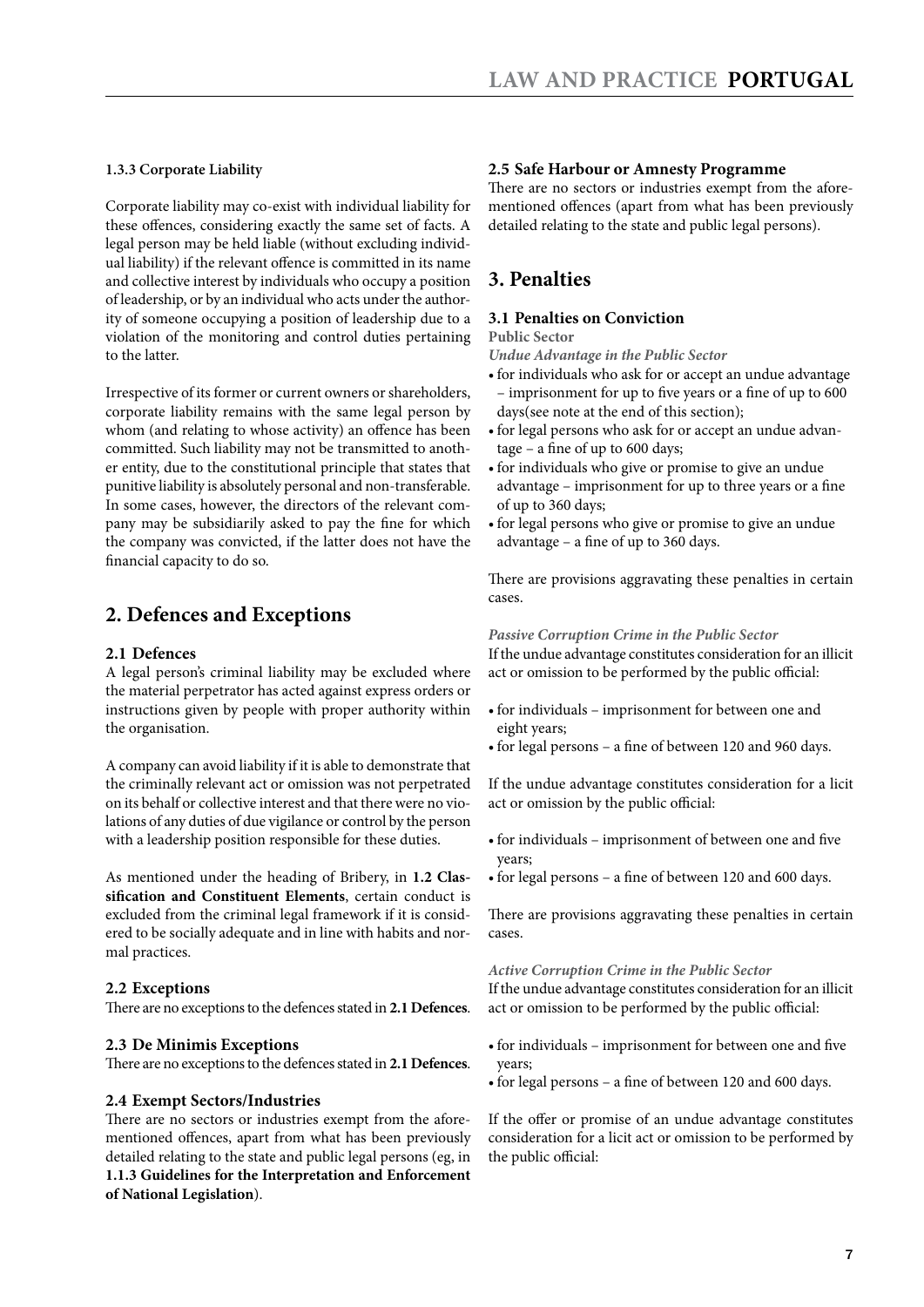- for individuals imprisonment for up to three years or a fine of up to 360 days;
- for legal persons a fine of up to 360 days.

Attempted active corruption is punishable. There are provisions aggravating these penalties in certain cases.

#### **Private Sector**

*Passive Corruption Crime in the Private Sector* If the undue advantage constitutes consideration for an act or omission to be performed against professional duties:

- for individuals imprisonment for up to five years or a fine of up to 600 days;
- • for legal persons a fine of up to 600 days.

If this behaviour is designed to distort competition or cause economic losses for third parties:

- • for individuals imprisonment for between one and eight years;
- for legal persons a fine of between 120 and 960 days.

#### *Active Corruption Crime in the Private Sector*

If the undue advantage constitutes consideration for an act or omission to be performed contrary to professional duties:

- for individuals imprisonment for up to three years or a fine of up to 360 days;
- for legal persons a fine of up to 360 days.

If this behaviour is designed to distort competition or cause economic losses for third parties:

- for individuals imprisonment for up to five years or a fine of up to 600 days;
- • for legal persons a fine of up to 600 days.

Attempted active corruption is punishable.

#### **International Commerce**

*Active Corruption Crime in International Commerce*

- • for individuals imprisonment for between one and eight years;
- for legal persons a fine of between 120 and 960 days.

#### **Political or High Public Officials**

*Undue Advantage to a Political or High Public Official*

- • demanding or accepting an undue advantage is punishable by imprisonment for between one and five years;
- • offering or promising to offer an undue advantage is punishable by imprisonment for up to five years or with a fine of up to 600 days.

#### *Passive Corruption Crime by a Political or High Public Official*

- • demanding or accepting an undue advantage for the practice of an illicit act or omission is punishable by imprisonment for between two and eight years;
- • demanding or accepting an undue advantage for the practice of a licit act or omission is punishable by imprisonment for between two and five years.

#### *Active Corruption Crime by a Political or High Public Official*

- • offering or promising to offer an undue advantage for the practice of an illicit act or omission is punishable by imprisonment for between two and five years;
- • offering or promising to offer an undue advantage for the practice of a licit act or omission is punishable by imprisonment for up to five years;
- the crime of active corruption committed by a political or high public official is punishable by the same penalties as those ascribed to the crime of passive corruption.

#### **Armed Forces and Military Officials**

*Passive Corruption by a Member of the Armed Forces or a Military Official*

- • demanding or accepting an undue advantage for the practice of an act or omission contrary to military duties and resulting in peril to national security is punishable by imprisonment for between two and ten years;
- if the perpetrator, before performing the act or omission, voluntarily rejects the offer or its promise or returns it, then the penalty will be waived.

#### *Active Corruption by a Member of Armed Forces or a Military Official*

- • offering or promising to offer an undue advantage is punishable by imprisonment for between one and six years;
- if the corrupting agent is an official of superior rank to the official being corrupted, or an official who hierarchically exercises a position of command over the corrupted official, the minimum of the applicable penalty will be doubled.

#### **Sports**

*Undue Advantage in Sports*

- • for a sports agent who asks for or accepts an undue advantage – imprisonment for up to five years or a fine of up to 600 days;
- for legal persons, qualified as sports agents, who ask for or accept an undue advantage – a fine of up to 600 days;
- • for individuals who give or promise to give an undue advantage – imprisonment for up to three years or a fine of up to 360 days;
- • for legal persons who give or promise to give an undue advantage – a fine of up to 360 days.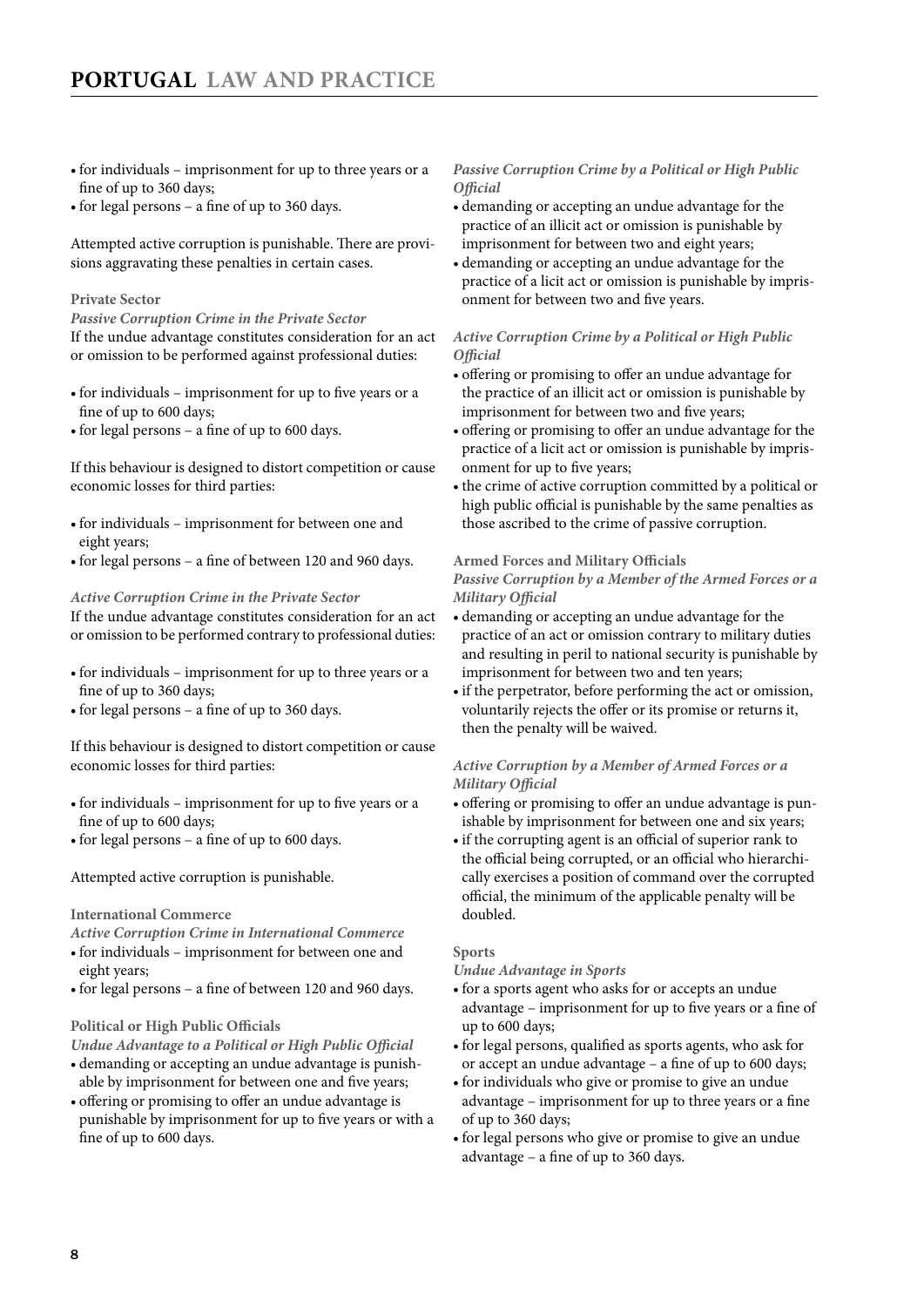#### <span id="page-8-0"></span>*Passive Corruption in Sports*

- • punishable with imprisonment for between one and five years;
- the minimum and maximum limits of the penalties will be aggravated by a third if the perpetrator is a sports director, referee, sports agent or legal person.

*Active Corruption in Sports*

- • punishable with imprisonment for up to three years or with a fine;
- the limits of the penalties will be aggravated by a third if the undue advantage is intended for a sports director, referee, sports agent or legal person.

(For individuals, under the terms of Article 47 of the Criminal Code, each day of the fine corresponds to an amount between EUR5 and EUR500, which the court determines according to the economic and financial situation and personal expenses of the convicted individual. For legal persons, Article 90-B of the Criminal Code establishes that each day of the fine corresponds to an amount between EUR100 and EUR10,000, which the court determines according to the economic and financial situation of the convicted legal person and its expenses with workers. In cases where the criminal provision does not contemplate days of fine, but solely imprisonment, the rule regarding legal persons is that one month of a prison sentence corresponds to ten days of a fine.)

#### **3.2 Guidelines Applicable to the Assessment of Penalties**

The minimum and maximum limits of penalties may be aggravated if the bribe or undue advantage offered is of a high or considerably high value. In certain circumstances, penalties may also be mitigated. See also the note on Article 47 of the Criminal Code in **3.1 Penalties on Conviction**.

#### **4. Compliance and Disclosure**

#### **4.1 National Legislation and Duties to Prevent Corruption**

Although there are no specific provisions regarding what comprise adequate compliance procedures, considering that companies may have their criminal liability excluded when the perpetrator of the offence has acted against the express orders or instructions of the proper authority, the existence of such procedures may be used as an argument of defence in order to try to demonstrate that the perpetrator acted against such orders or instructions.

#### **4.2 Disclosure of Violations of Anti-bribery and Anti-corruption Provisions**

Portuguese law does not provide a general duty of report or denunciation vis-à-vis private entities or individuals. Nevertheless, the failure to report imminent bribery or corruption practices by those who assume a leading position within the organisation, and who are therefore bound by law to prevent unlawful outputs, may result in the liability of the company itself and the omitting agent.

#### **4.3 Protection Afforded to Whistle-blowers**

There is no specific regime affording special protection to whistle-blowers, but there are several legal provisions granting a waiver or mitigating the penalty of the perpetrator who, under certain conditions, reports the crime (under limited timeframes) or who has decisively contributed to the gathering of evidence which allows the identification and capture of others who are criminally liable.

In general terms, Law 93/99 (14 July 1999) establishes special measures for the protection of witnesses under criminal procedure.

Article 4 of Law 19/2008 (21 April 2008) establishes that workers of the public administration and of state-owned companies, as well as private-sector workers, who report on offences that they become aware of in the course of their work or because of the exercise of their duties cannot be jeopardised in any way, including by means of non-voluntary transfer or dismissal. These workers also have the right to remain anonymous until a charge is brought. After the charge has been brought, they have the right to request a transfer to a different position, which cannot be refused.

#### **4.4 Incentives for Whistle-blowers**

Article 8 of Law 36/94 establishes a mitigation of penalty for corruption cases where a defendant aids the investigation, either in terms of the gathering of evidence or the identification and capture of others who are criminally liable.

Article 374-B of the Criminal Code is applicable to the crimes of corruption in the public sector and undue receipt of an advantage. It establishes that, under certain conditions, penalties can be mitigated or waived altogether.

The waiving of a penalty under this Article requires the perpetrator of the crime to:

- report the crime within 30 days of its occurrence, assuming criminal proceedings have not been already initiated, and as long as the perpetrator voluntarily returns the undue advantage or its value;
- • voluntarily repudiate the undue advantage previously accepted or return it before the act or omission takes place; or
- • withdraw the promise, refuse its offering or request its return before the act or omission is takes place.

However, the penalty may be mitigated if the perpetrator: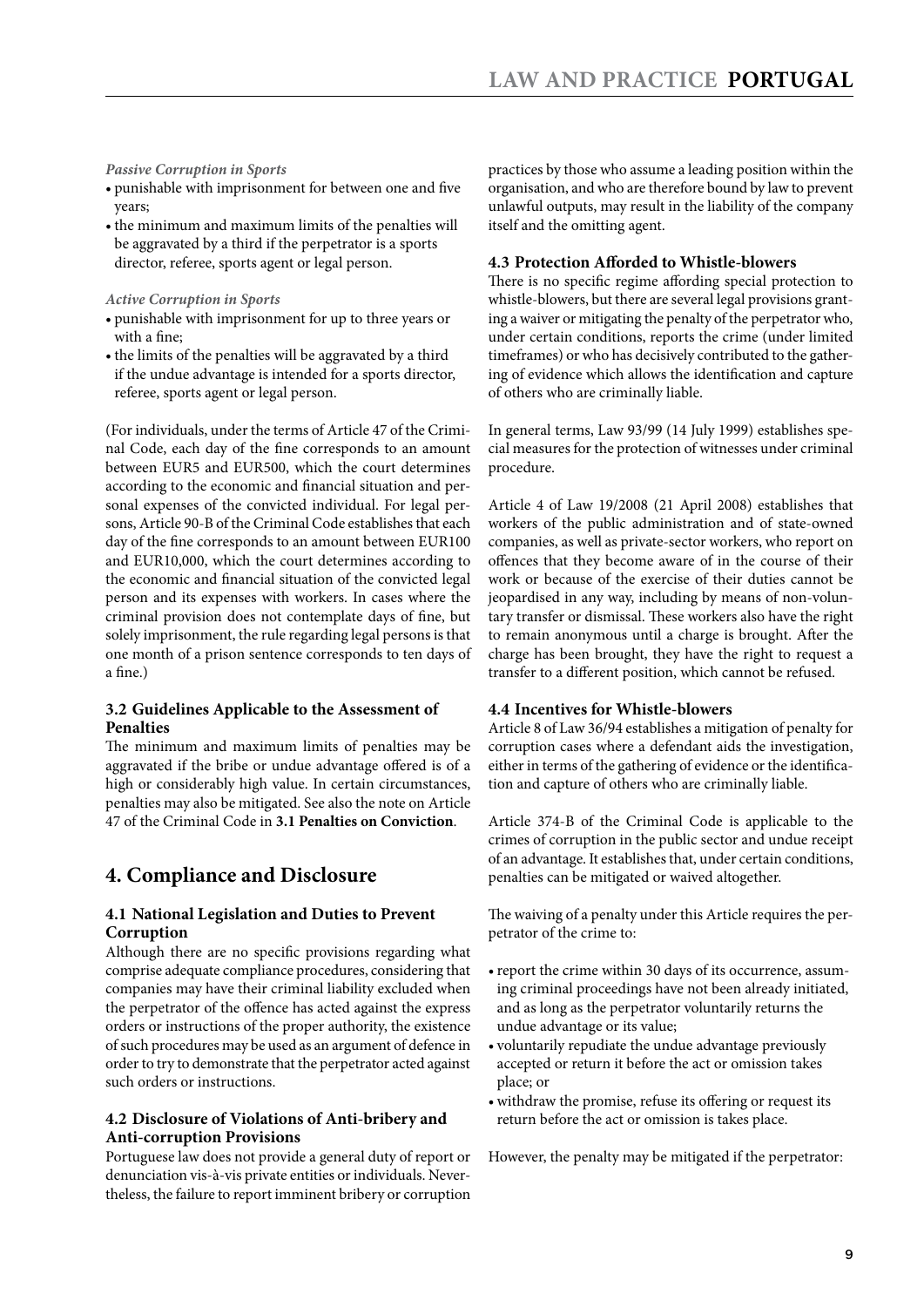- <span id="page-9-0"></span>• specifically aids the investigation in acquiring and gathering decisive evidence or capturing others responsible; or
- performed the criminal acts at the request of a public official, either directly or by means of an intermediary.

#### **4.5 Location of Relevant Provisions Regarding Whistle-blowing**

Of the aforementioned provisions relating to waiver or penalty mitigation, the following are worth mentioning: Article 374-B of the Criminal Code; Article 8 of Law 36/94 (29 September 1994); Article 5 of Law 20/2008 (21 April 2008); Article 19-A of Law 34/87 (16 July 1987).

The Data Protection Enforcement Agency (CNPD) has issued a resolution (765/2009) granting special protection to whistle-blowers relating to all sorts of criminal offences, not just bribery and corruption.

#### **5. Enforcement**

#### **5.1 Enforcement of Anti-bribery and Anticorruption Laws**

Anti-bribery and anti-corruption are subject to criminal enforcement only. There is, however, an independent administrative entity called the Council for the Prevention of Bribery, created under the umbrella of the Court of Auditors, the purpose of which is to develop measures in the field of the prevention of bribery and related offences. The Council, entitled with soft-law powers only, has issued several instructions and recommendations, namely asking public entities to prepare, apply and publicise bribery prevention plans, as well as on how they should assess potential conflicts of interest.

#### **5.2 Enforcement Body**

Punishments of criminal offences are enforced in the courts of law. The Public Prosecutor's Office is the competent body to investigate any suspected corruption or bribery offences, aided by the Judiciary Police (in particular the National Anti-Corruption Unit). There is no particular enforcement body or entity specialising in these types of crime. Public Prosecutors have the powers attributed to them by law to investigate any acts which may constitute a criminal offence in Portuguese territory, without prejudice of the rules that govern extra-territorial jurisdiction of Portuguese law. Usually the investigation of most relevant cases is carried out by the Central Department of Investigation and Prosecution, which has nationwide jurisdiction to co-ordinate and direct the investigation and prevention of some specific criminal offences, namely those which are of a violent nature, of particular complexity or highly organised, the latter category including bribery and related offences.

#### **5.3 Process of Application for Documentation**

Aside from the powers generally endowed to the Public Prosecutor's Office in any criminal investigation, there are special provisions regarding the breach of secrecy of financial institutions, allowing a more effective collection of evidence by means of requesting documentation and information (Law 5/2002, 11 January 2002). Under Law 5/2002, any breach of banking and professional secrecy must be ordered by the judiciary authority conducting the proceedings. This order must identify the envisaged individuals and it must specify the information and documents to be surrendered, even if generically. The request may also be made by reference to the accounts or transactions in relation to which the information needs to be obtained.

The enforcement body also has complete access to the tax administration database. Financial institutions are required to provide the information requested within a period of five days (if the information is available as computer data), or 30 days (if the information is not available as computer data); the latter timeframe is reduced to 15 days if there are suspects detained under custody. All documents not voluntarily rendered can be apprehended by court order.

#### **5.4 Discretion for Mitigation**

Portuguese law provides a mechanism of provisional suspension of the enforcement procedure, under Articles 281 and 282 of the Criminal Procedure Code and Article 9 of Law 36/94 (measures applicable to the fight against corruption and financial and economic criminality).

This mechanism is agreed between the Public Prosecutor and the defendant, in accordance with a judge, and it determines that the procedure will be suspended upon the defendant adhering to an injunction and certain rules of conduct. The conditions that must be met in order for such an agreement to be offered are:

- the crime must be punishable by imprisonment for not more than five years, or with a penalty other than imprisonment;
- the agreement of both the defendant and the offended party (when the offended party is part of the procedure);
- the absence of a previous conviction for a crime of the same nature;
- the absence of previous provisional suspension for a crime of the same nature;
- the absence of institutionalisation as a safety measure;
- the absence of a high level of guilt; and
- it has to be foreseeable that compliance with the injunction and the rules of conduct is deterrent enough to fulfil the prevention demands in the concrete case.

In cases involving active corruption crime in the public sector, Article 9 of Law 36/94 establishes that the provisional suspension of the procedure may be offered to a defend